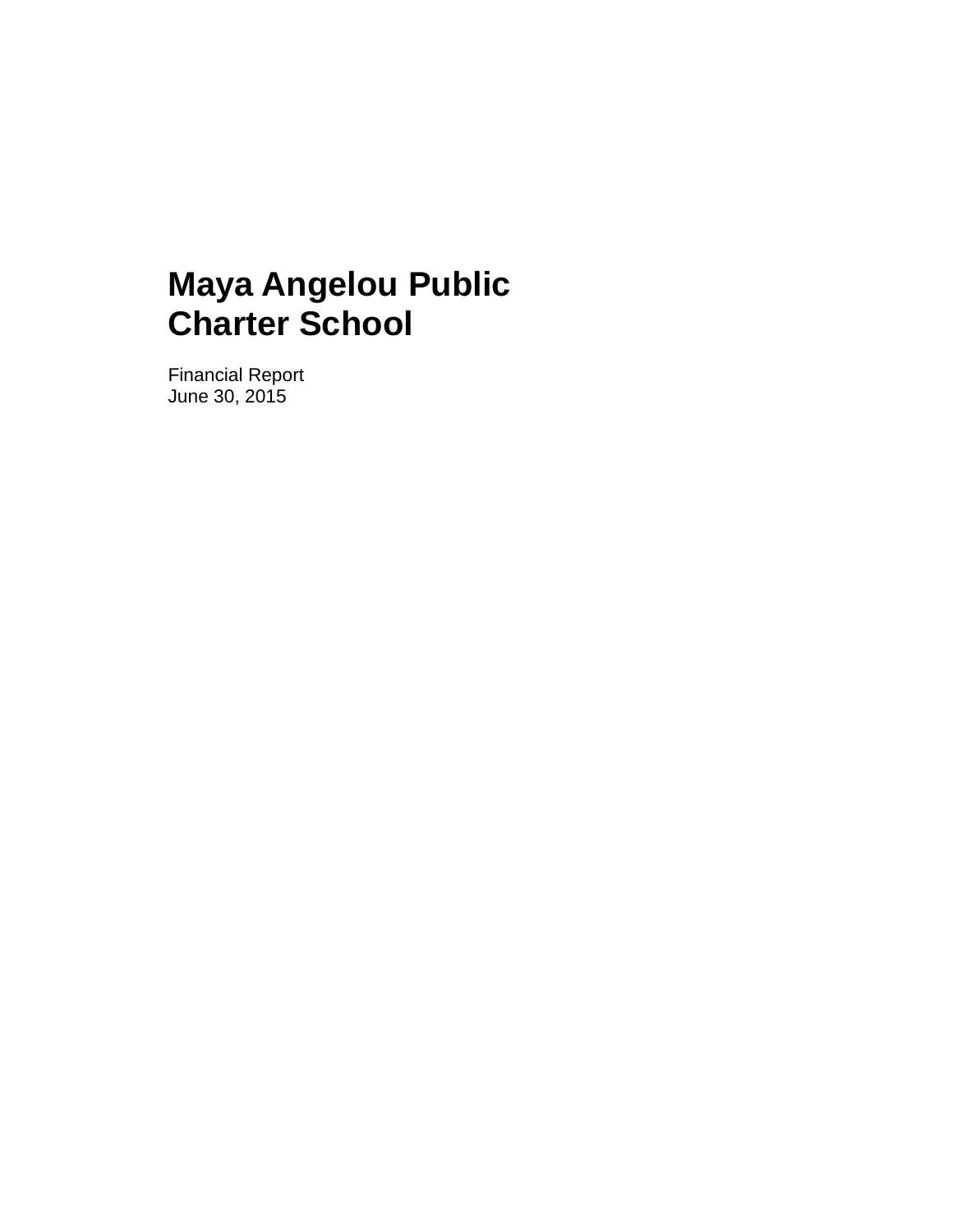#### **Contents**

| Independent Auditor's Report                                  | $1 - 2$  |
|---------------------------------------------------------------|----------|
| <b>Financial Statements</b>                                   |          |
| Statements of financial position                              | 3        |
| Statements of activities                                      | 4        |
| Statements of cash flows                                      | 5        |
| Notes to financial statements                                 | $6 - 12$ |
| Independent Auditor's Report on the Supplementary Information | 13       |
| Supplementary Information                                     |          |
| Schedule of functional expenses - 2015                        | 14       |
| Schedule of functional expenses - 2014                        | 15       |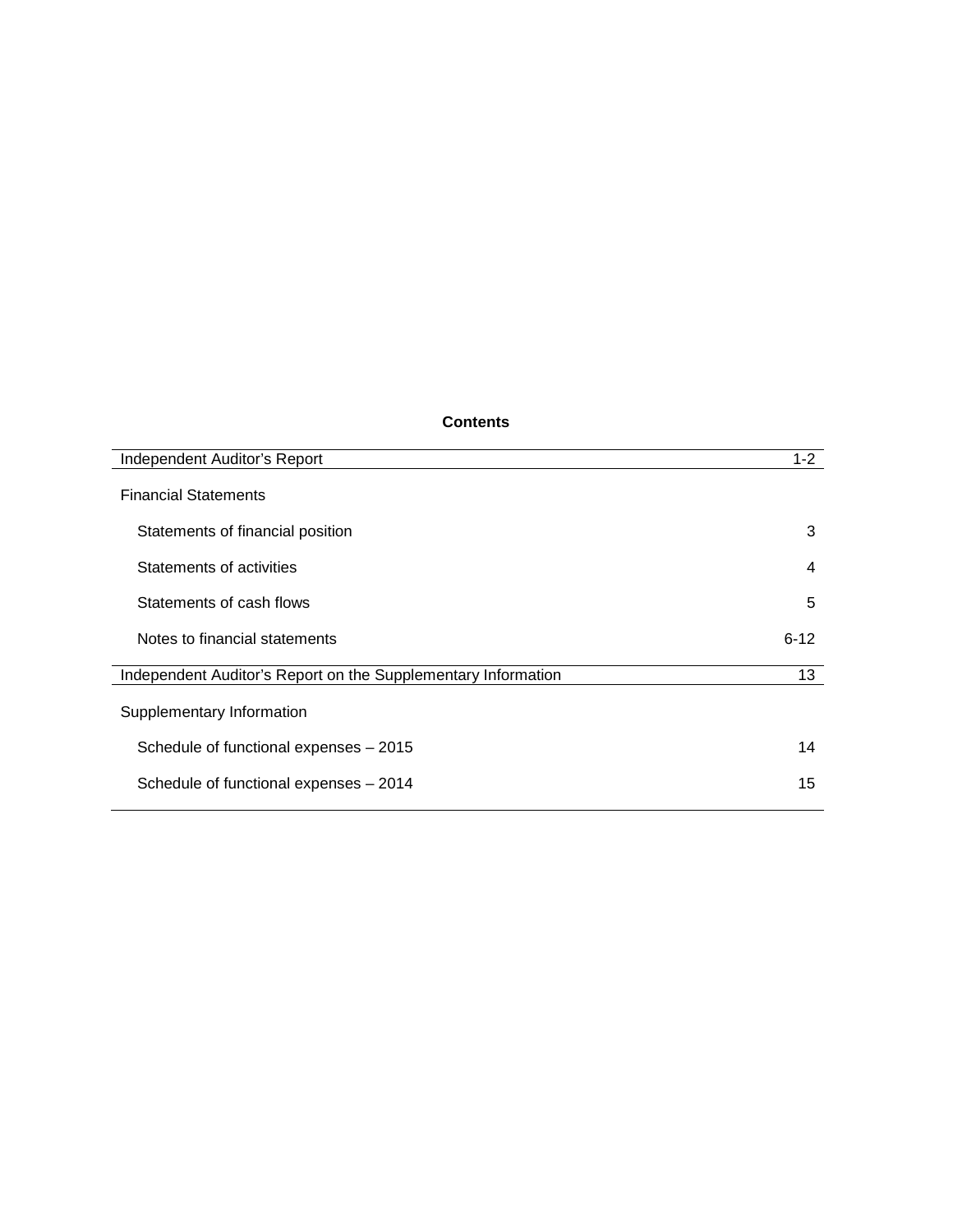

**DSMIISIID** 

#### **Independent Auditor's Report**

To the Board of Directors Maya Angelou Public Charter School Washington, D.C.

#### **Report on the Financial Statements**

We have audited the accompanying financial statements of Maya Angelou Public Charter School (the School), an affiliated entity of See Forever Foundation, which comprise the statements of financial position as of June 30, 2015 and 2014, and the related statements of activities and cash flows for the years then ended, and the related notes to the financial statements.

#### *Management's Responsibility for the Financial Statements*

Management is responsible for the preparation and fair presentation of these financial statements in accordance with accounting principles generally accepted in the United States of America; this includes the design, implementation, and maintenance of internal control relevant to the preparation and fair presentation of financial statements that are free from material misstatement, whether due to fraud or error.

#### *Auditor's Responsibility*

Our responsibility is to express an opinion on these financial statements based on our audits. We conducted our audits in accordance with auditing standards generally accepted in the United States of America and the standards applicable to financial audits contained in *Government Auditing Standards,*  issued by the Comptroller General of the United States. Those standards require that we plan and perform the audit to obtain reasonable assurance about whether the financial statements are free from material misstatement.

An audit involves performing procedures to obtain audit evidence about the amounts and disclosures in the financial statements. The procedures selected depend on the auditor's judgment, including the assessment of the risks of material misstatement of the financial statements, whether due to fraud or error. In making those risk assessments, the auditor considers internal control relevant to the entity's preparation and fair presentation of the financial statements in order to design audit procedures that are appropriate in the circumstances, but not for the purpose of expressing an opinion on the effectiveness of the entity's internal control. Accordingly, we express no such opinion. An audit also includes evaluating the appropriateness of accounting policies used and the reasonableness of significant accounting estimates made by management, as well as evaluating the overall presentation of the financial statements.

We believe that the audit evidence we have obtained is sufficient and appropriate to provide a basis for our audit opinion.

THE POWER OF BEING UNDERSTOOD AUDIT | TAX | CONSULTING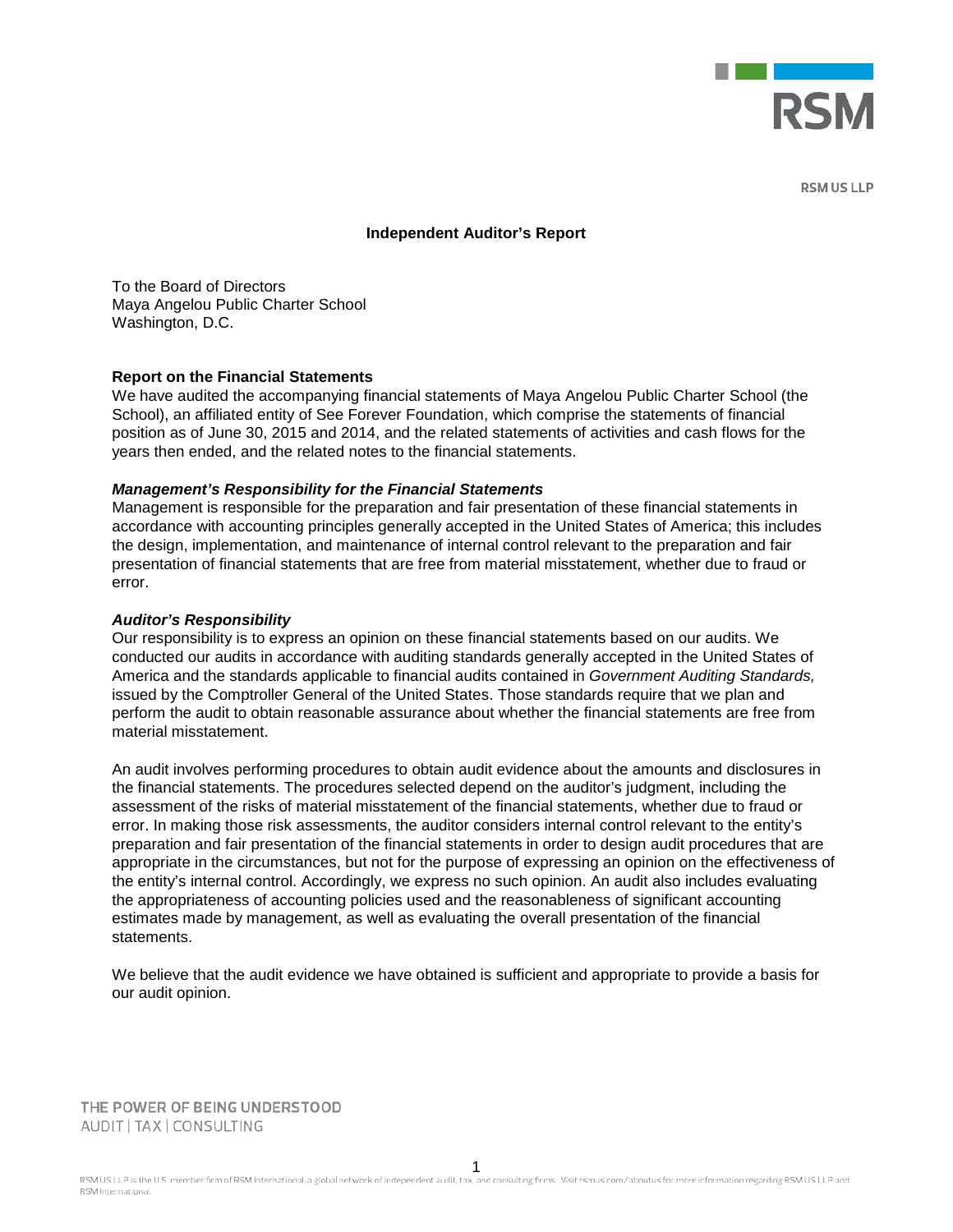#### *Opinion*

In our opinion, the financial statements referred to above present fairly, in all material respects, the financial position of Maya Angelou Public Charter School as of June 30, 2015 and 2014, and the changes in its net assets and its cash flows for the years then ended in accordance with accounting principles generally accepted in the United States of America.

#### **Other Reporting Required by** *Government Auditing Standards*

In accordance with *Government Auditing Standards*, we have also issued our reports dated November 24, 2015, and October 31, 2014, on our consideration of the School's internal control over financial reporting and on our tests of its compliance with certain provisions of laws, regulations, contracts, and grant agreements and other matters. The purpose of those reports is to describe the scope of our testing of internal control over financial reporting and compliance and the results of that testing, and not to provide an opinion on internal control over financial reporting or on compliance. Those reports are an integral part of an audit performed in accordance with *Government Auditing Standards* in considering the School's internal control over financial reporting and compliance.

RSM US LLP

Washington, D.C. November 24, 2015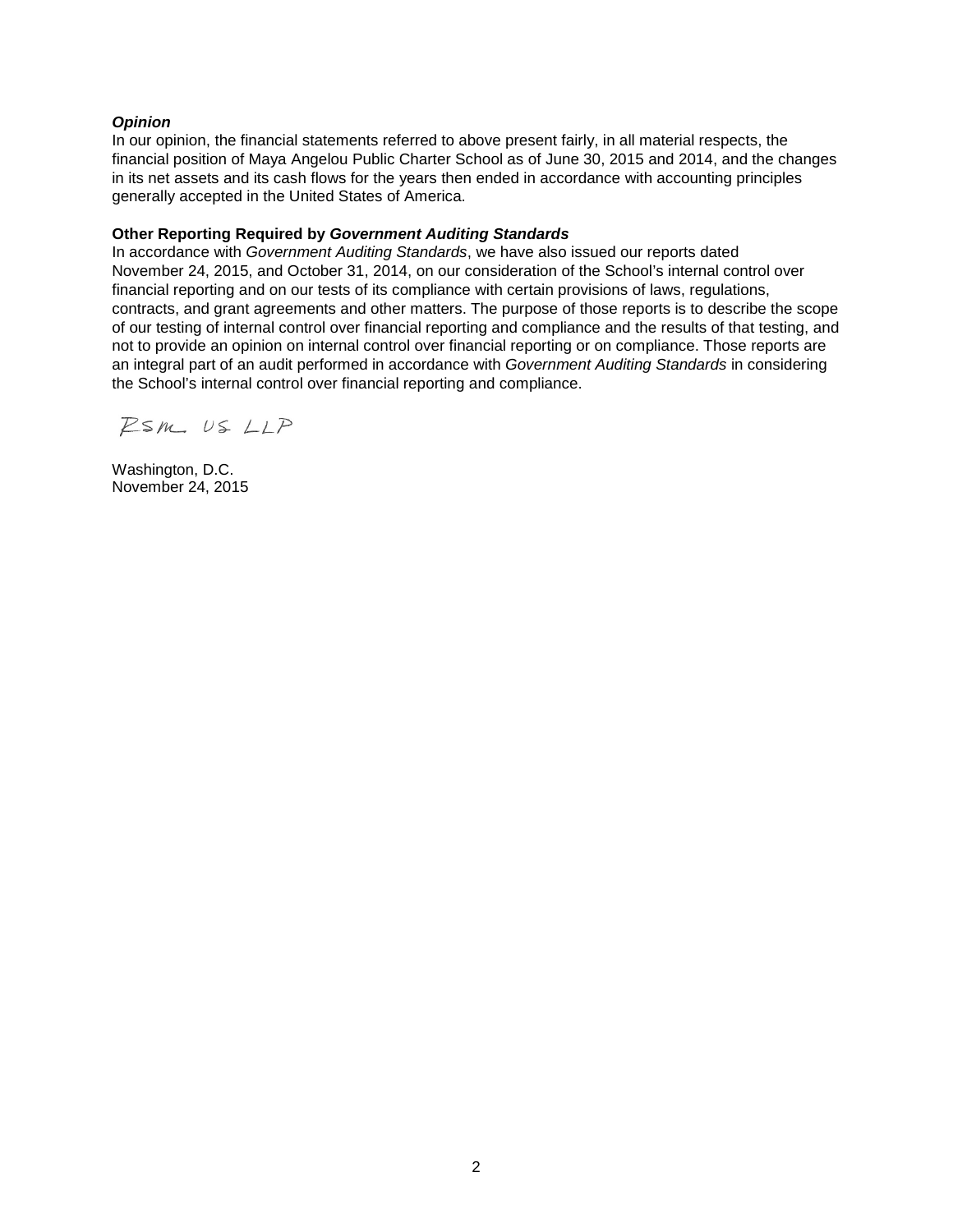#### **Statements of Financial Position June 30, 2015 and 2014**

|                                                                         | 2015            | 2014             |
|-------------------------------------------------------------------------|-----------------|------------------|
| <b>Assets</b>                                                           |                 |                  |
| Current assets:                                                         |                 |                  |
| Cash                                                                    | \$<br>2,283,350 | \$<br>1,488,132  |
| Grants receivable                                                       | 831,348         | 781,897          |
| Prepaid expenses and deposits                                           | 42,478          | 20,096           |
| <b>Total current assets</b>                                             | 3,157,176       | 2,290,125        |
| Long-term assets:                                                       |                 |                  |
| Property and equipment, net                                             | 14,107,290      | 9,182,780        |
| <b>Total assets</b>                                                     | 17,264,466      | \$<br>11,472,905 |
| <b>Liabilities and Net Assets</b>                                       |                 |                  |
| <b>Current liabilities:</b>                                             |                 |                  |
| Accrued expenses and accounts payable                                   | \$<br>549,009   | \$<br>1,231,445  |
| Due to parent entity                                                    | 344,415         | 515,175          |
| Due to parent entity - construction loan reimbursement, current portion | 83,038          |                  |
| Other liabilities                                                       | 14,696          | 13,921           |
| <b>Total current liabilities</b>                                        | 991,158         | 1,760,541        |
| Long-term liabilities:                                                  |                 |                  |
| Due to parent entity - construction loan reimbursement,                 |                 |                  |
| net of current portion                                                  | 3,903,580       |                  |
| Deferred rent                                                           | 1,066,542       | 563,980          |
| <b>Total liabilities</b>                                                | 5,961,280       | 2,324,521        |
|                                                                         |                 |                  |
| Contingencies and Commitments (Notes 3, 4, 5, 6 and 8)                  |                 |                  |
| Net assets:                                                             |                 |                  |
| Unrestricted                                                            | 11,303,186      | 9,148,384        |
| <b>Total liabilities and net assets</b>                                 | 17,264,466      | \$<br>11,472,905 |

See notes to financial statements.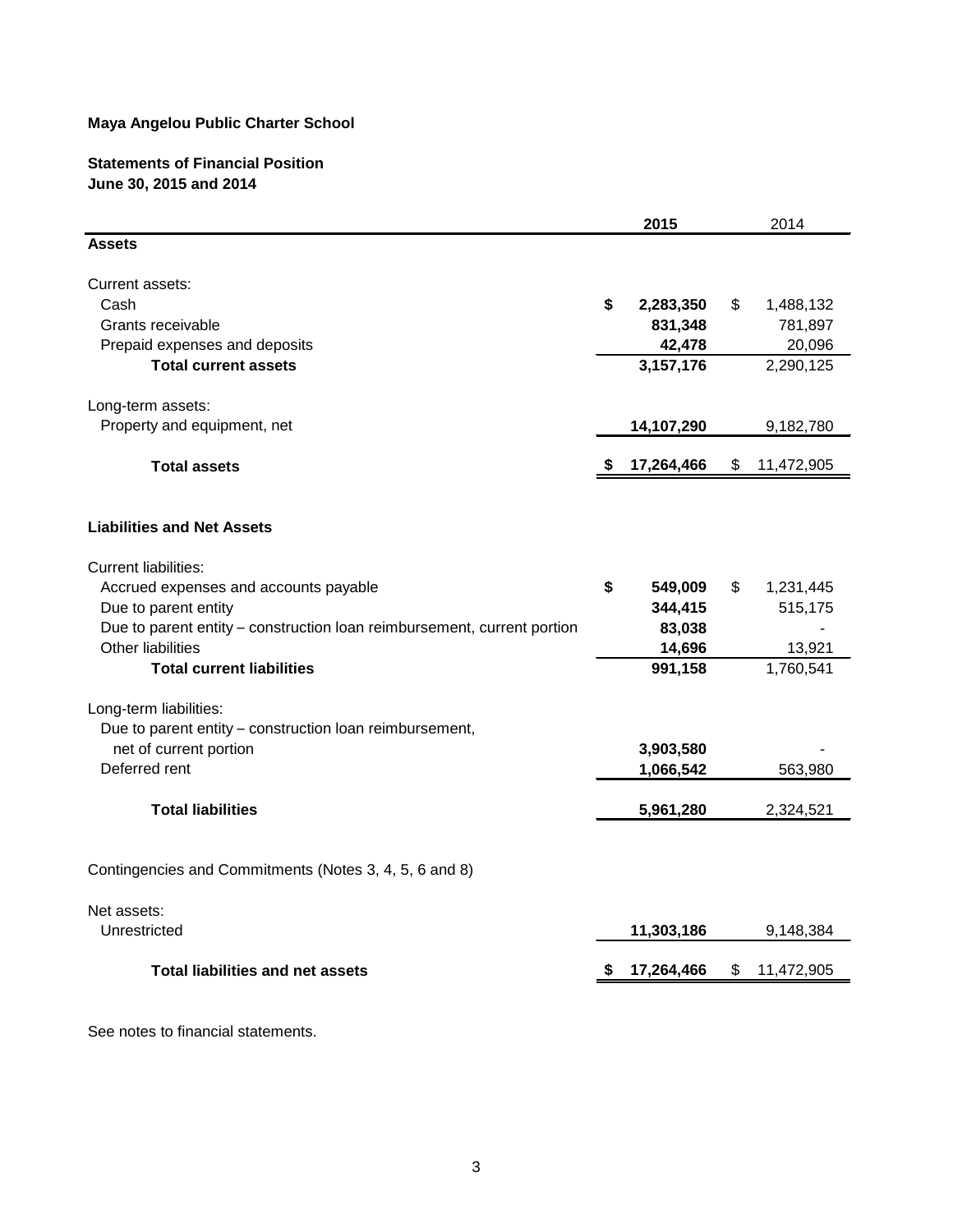# **Statements of Activities**

# **Years Ended June 30, 2015 and 2014**

|                                                                                                                         | <b>All Unrestricted</b> |                                     |     |                                       |
|-------------------------------------------------------------------------------------------------------------------------|-------------------------|-------------------------------------|-----|---------------------------------------|
|                                                                                                                         |                         | 2015                                |     | 2014                                  |
| Support and revenue:                                                                                                    |                         |                                     |     |                                       |
| Per-pupil allocations                                                                                                   | \$                      | 9,300,531                           | \$. | 11,521,710                            |
| Federal grants and entitlements                                                                                         |                         | 1,469,127                           |     | 1,370,161                             |
| Other government grants and entitlements                                                                                |                         | 132,664                             |     | 3,319,868                             |
| Private grants                                                                                                          |                         | 9,772                               |     | 4,896                                 |
| Contributions from the Foundation                                                                                       |                         | 1,193,945                           |     | 5,841,423                             |
| Donated services                                                                                                        |                         | 1,500                               |     |                                       |
| <b>Total support and revenue</b>                                                                                        |                         | 12,107,539                          |     | 22,058,058                            |
| Expenses:<br><b>Educational programs</b><br>Supporting services:<br>General and administrative<br><b>Total expenses</b> |                         | 7,820,455<br>2,132,282<br>9,952,737 |     | 10,784,774<br>2,547,435<br>13,332,209 |
| Change in net assets                                                                                                    |                         | 2,154,802                           |     | 8,725,849                             |
| Net assets:                                                                                                             |                         |                                     |     |                                       |
| Beginning                                                                                                               |                         | 9,148,384                           |     | 422,535                               |
| Ending                                                                                                                  |                         | 11,303,186                          | \$  | 9,148,384                             |

See notes to financial statements.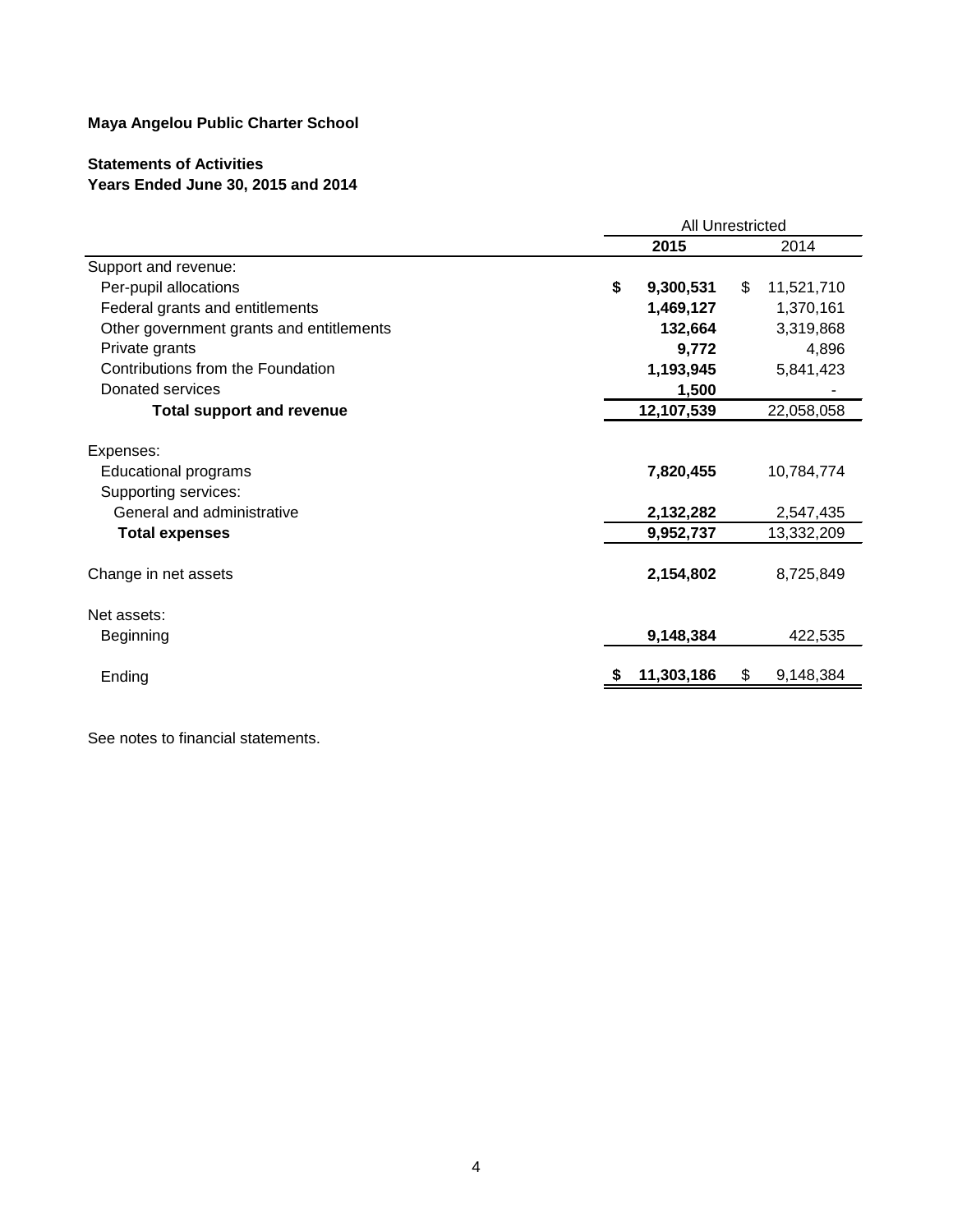#### **Statements of Cash Flows Years Ended June 30, 2015 and 2014**

|                                                                                 |    | 2015          | 2014            |
|---------------------------------------------------------------------------------|----|---------------|-----------------|
| Cash flows from operating activities:                                           |    |               |                 |
| Change in net assets                                                            | \$ | 2,154,802     | \$<br>8,725,849 |
| Adjustments to reconcile change in net assets to net cash                       |    |               |                 |
| provided by operating activities:                                               |    |               |                 |
| Depreciation                                                                    |    | 621,688       | 379,185         |
| Deferred rent                                                                   |    | 502,562       | 563,980         |
| Contribution of property and equipment from parent entity                       |    | (1, 193, 945) | (5,841,423)     |
| Changes in assets and liabilities:                                              |    |               |                 |
| (Increase) decrease in:                                                         |    |               |                 |
| Grants receivable                                                               |    | (49, 451)     | (380, 164)      |
| Prepaid expenses and deposits                                                   |    | (22, 382)     | 74,518          |
| Increase (decrease) in:                                                         |    |               |                 |
| Accrued expenses and accounts payable                                           |    | (682, 436)    | 580,043         |
| Deferred revenue                                                                |    |               | (116, 330)      |
| <b>Other liabilities</b>                                                        |    | 775           | (775)           |
| Net cash provided by operating activities                                       |    | 1,331,613     | 3,984,883       |
|                                                                                 |    |               |                 |
| Cash flows from investing activities:                                           |    |               |                 |
| Purchases of property and equipment                                             |    | (251,070)     | (3, 116, 937)   |
| Net cash used in investing activities                                           |    | (251,070)     | (3, 116, 937)   |
| Cash flows from financing activities:                                           |    |               |                 |
| Net (repayments) advances to/from parent entity                                 |    | (285,325)     | 331,757         |
| Net cash (used in) provided by financing activities                             |    | (285,325)     | 331,757         |
|                                                                                 |    |               |                 |
| Net increase in cash                                                            |    | 795,218       | 1,199,703       |
| Cash:                                                                           |    |               |                 |
| Beginning                                                                       |    | 1,488,132     | 288,429         |
| Ending                                                                          | \$ | 2,283,350     | \$<br>1,488,132 |
|                                                                                 |    |               |                 |
| Supplemental schedules of noncash investing and financing activities:           |    |               |                 |
| Property and equipment acquired under parent entity initiated construction loan | S  | 3,986,618     | \$              |
| Property and equipment purchases included in due to parent entity               | S  | 297,983       | \$<br>183,418   |
| Property and equipment purchases contributed by parent entity                   | \$ | 1,193,945     | \$<br>5,841,423 |
| Supplemental disclosure of cash flow information:                               |    |               |                 |
| Cash payments for interest                                                      | \$ | 94,807        | \$              |
|                                                                                 |    |               |                 |

See notes to financial statements.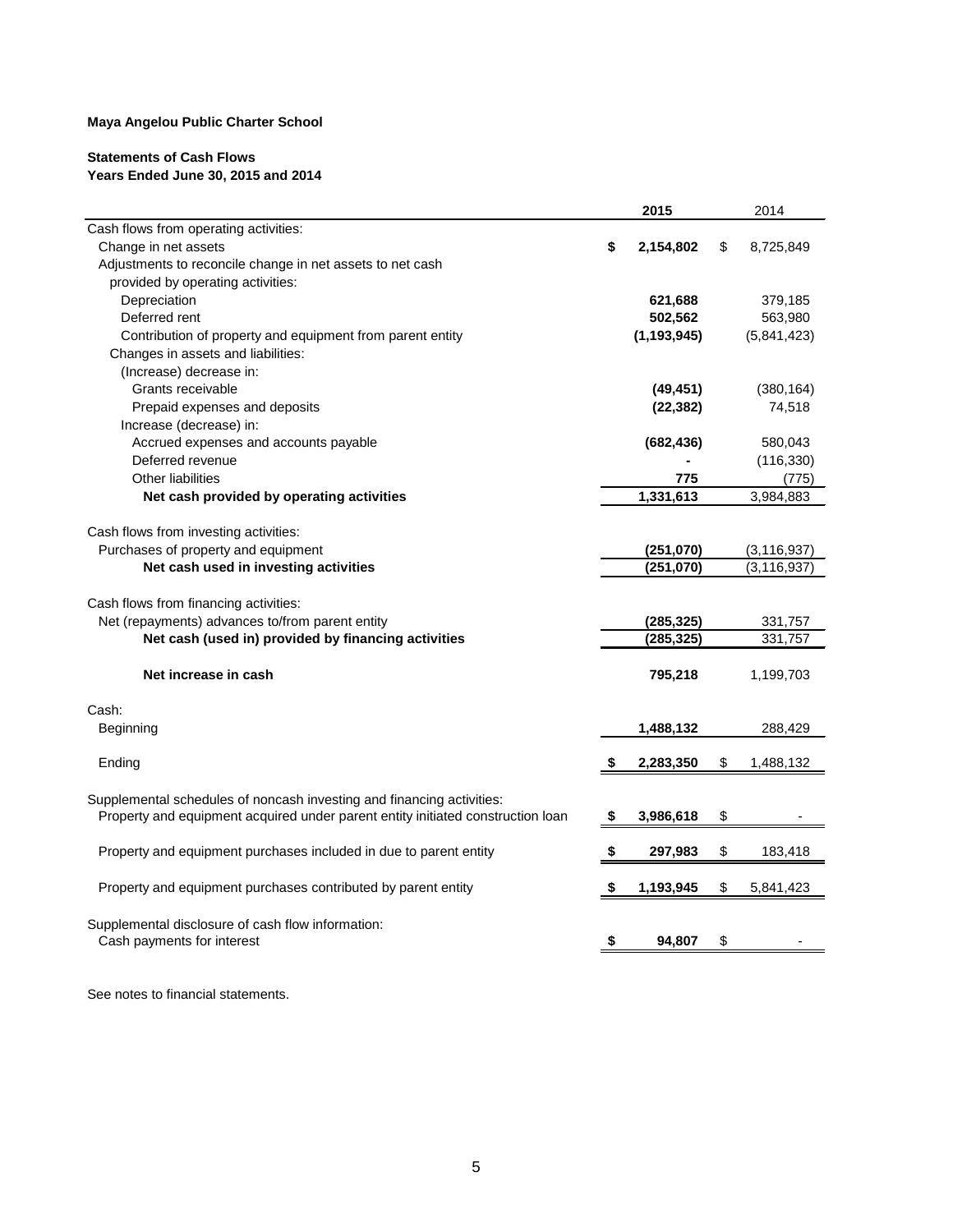#### **Notes to Financial Statements**

#### **Note 1. Nature of Activities and Significant Accounting Policies**

**Nature of activities:** Maya Angelou Public Charter School (the School), a District of Columbia (D.C. or the District) nonprofit entity, was incorporated on July 1, 1998, to provide educational opportunities for neglected boys and girls coming out of the juvenile justice system in order to increase their academic skills and move them forward to college or full-time employment. In addition, students learn personal responsibility and develop leadership skills and political awareness, while becoming competent contributors to a global society.

The School serves a population of 400 students at its campus for high school, and young adult students. The School's activities are primarily funded by local appropriations from the District, as well as federal entitlements. These funds are expended on programs and activities designed to provide educational services, such as short-term training, leadership skills, and the development of program services to assist the School's students.

See Forever Foundation (the Foundation) is the parent of the School, which has a primary purpose of securing resources needed to supplement the School's local appropriation.

A summary of the School's significant accounting policies follows:

**Basis of accounting:** The financial statements of the School have been prepared on the accrual basis of accounting consistent with accounting principles generally accepted in the United States (GAAP), whereby, unconditional support is recognized when received, revenue is recognized when earned, and expenses are recognized when the related obligations have been incurred.

**Single entity-only financial statements:** These financial statements were prepared on a single entityonly basis for the use of the Board of Directors, management, District of Columbia Public Charter School Board (DCPCSB), and federal awarding agencies. For purposes of this presentation, the assets and revenue of the School's parent entity are not presented. For purposes of presenting certain government reports, the School prepares these single entity-only financial statements.

The Foundation's financial statements include the School's financial statements in accordance with GAAP. In those financial statements, all affiliated entity transactions, balances receivable, liabilities, and balances payable are eliminated.

**Basis of presentation:** The School's financial statement presentation follows the recommendations of the Financial Accounting Standards Board (FASB) in its Accounting Standards Codification (ASC), *Presentation of Financial Statements*. Under this standard, the School reports information regarding its financial position and activities according to three classes of net assets – unrestricted, temporarily restricted, and permanently restricted – based on the existence or absence of donor-imposed restrictions. The School did not have temporarily or permanently restricted net assets at June 30, 2015 and 2014.

**Charter school agreement:** On September 4, 1998, the School entered into a 15-year Charter School Agreement with the District of Columbia Public Charter School Board. This agreement was renewed effective July 1, 2013, for another 15-year term. Under the terms of this agreement, the School will operate a charter school for students grades 7 through 12, in accordance with the mission established in the School's by-laws. The School currently operates one campus in the District of Columbia.

**Financial risk:** The School maintains cash in bank deposit accounts which, at times, may exceed federally insured limits. The School has not experienced any losses in such accounts. The School believes it is not exposed to any significant financial risk on cash.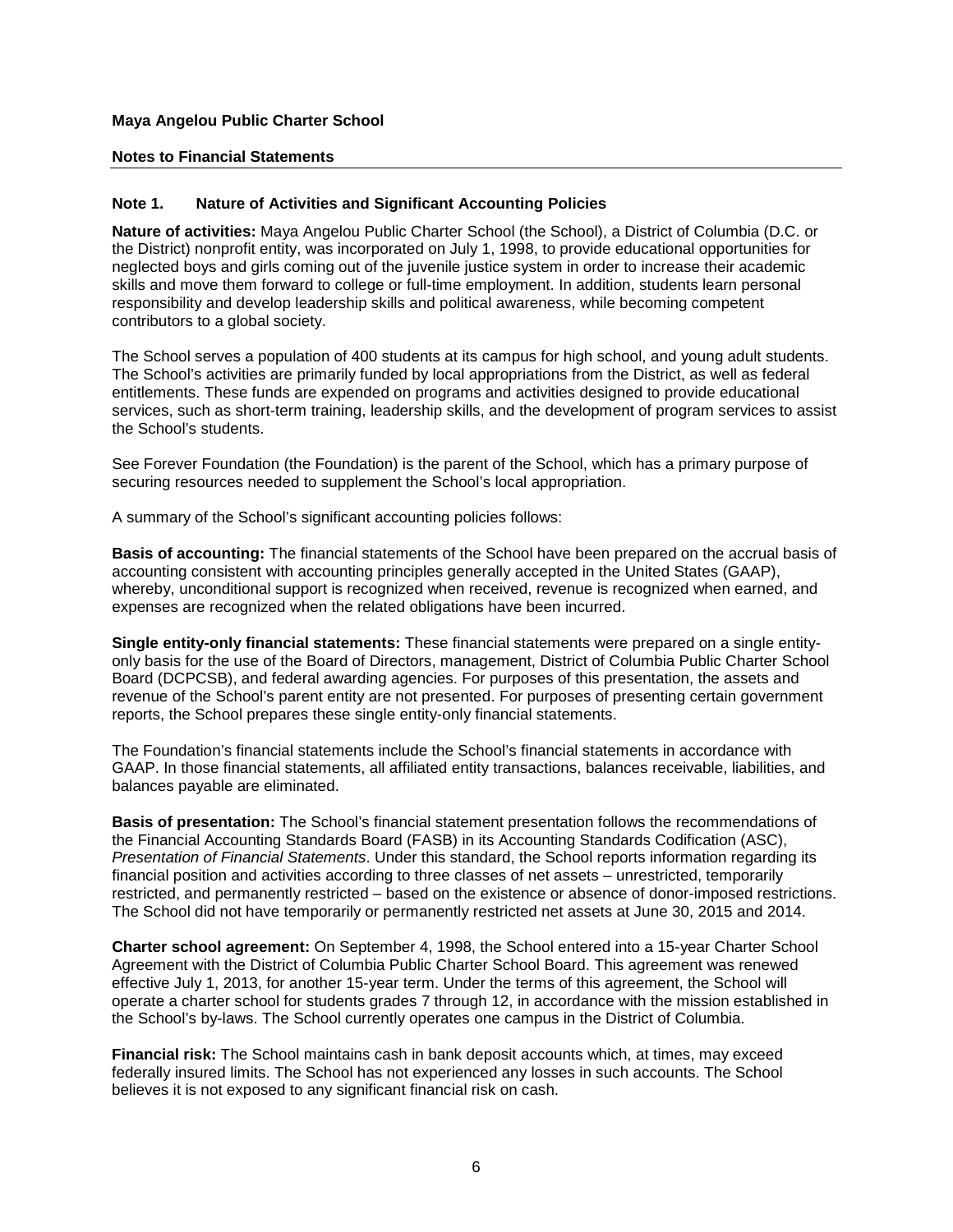#### **Notes to Financial Statements**

#### **Note 1. Nature of Activities and Significant Accounting Policies (Continued)**

**Grants receivable:** Grants receivable are stated at net realizable value. On a periodic basis, management evaluates its grants receivable and establishes an allowance for doubtful accounts based on management's analysis of possible bad debts. It is the School's policy to write off uncollectible accounts and grants receivable when management determines that such amounts are uncollected. Management considered grants receivable fully collectible as of June 30, 2015 and 2014.

**Property and equipment:** Property and equipment valued in excess of \$2,500 are capitalized and recorded at cost, if purchased, or estimated at fair value at the date of gift, if donated. Depreciation is recorded using the straight-line method over the estimated useful lives of the assets, ranging from 3 to 25 years.

Repairs, maintenance, and minor replacements are expensed as incurred, while major replacements and/or improvements that extend the useful lives of assets are capitalized and depreciated over the lives of the assets. Leasehold improvements are amortized over the shorter of the remaining term of the lease or the useful life of the improvement based on the straight-line method.

**Valuation of long-lived assets:** The School reviews property and equipment and certain identifiable intangible assets for impairment whenever events or changes in circumstances indicate that the carrying amount of an asset may not be recoverable. Recoverability of the long-lived asset is measured by a comparison of the carrying amount of the asset to future undiscounted net cash flows expected to be generated by the asset. If such assets are considered to be impaired, the impairment to be recognized is measured by the amount by which the carrying amount of the assets exceeds the estimated fair value of the assets. Assets to be disposed of are reported at the lower of the carrying amount or fair value, less costs to sell.

**Accrued expenses and accounts payable:** Accrued expenses and accounts payable include accrued payroll, employee vacation, and other expenses.

**Due to parent entity:** The School occasionally receives advances from the Foundation enabling the School to meet its operating obligations, and such amounts are recorded as "due to parent entity" in the statements of financial position. Additionally, the School has a memorandum of understanding with the Foundation whereby the School obtained a \$4 million loan from the Foundation to reimburse the Foundation for the construction loan it obtained for the Evans building renovation.

**Deferred rent:** The School has a lease agreement for a school building in Washington, D.C. The lease includes provisions for annual increases in base rent and various abatements and incentives, which are being recognized on a straight-line basis over the life of the lease agreement.

**Per-pupil allocations:** Per-pupil allotments are received from the District of Columbia and are recognized in the period earned, which is the school year. Amounts received that have not been earned through the end of the fiscal year are recorded as deferred revenue.

**Grants:** The School receives grants from federal and local agencies and private grantors for various purposes. Receivables related to grant awards are recorded to the extent unreimbursed expenses have been incurred for the purposes specified by an approved grant or award. The School defers amounts received under approved awards from grantors to the extent the amounts exceed expenses incurred for the purposes specified under the grant restrictions. These deferred grants, if any, are recorded as refundable advances.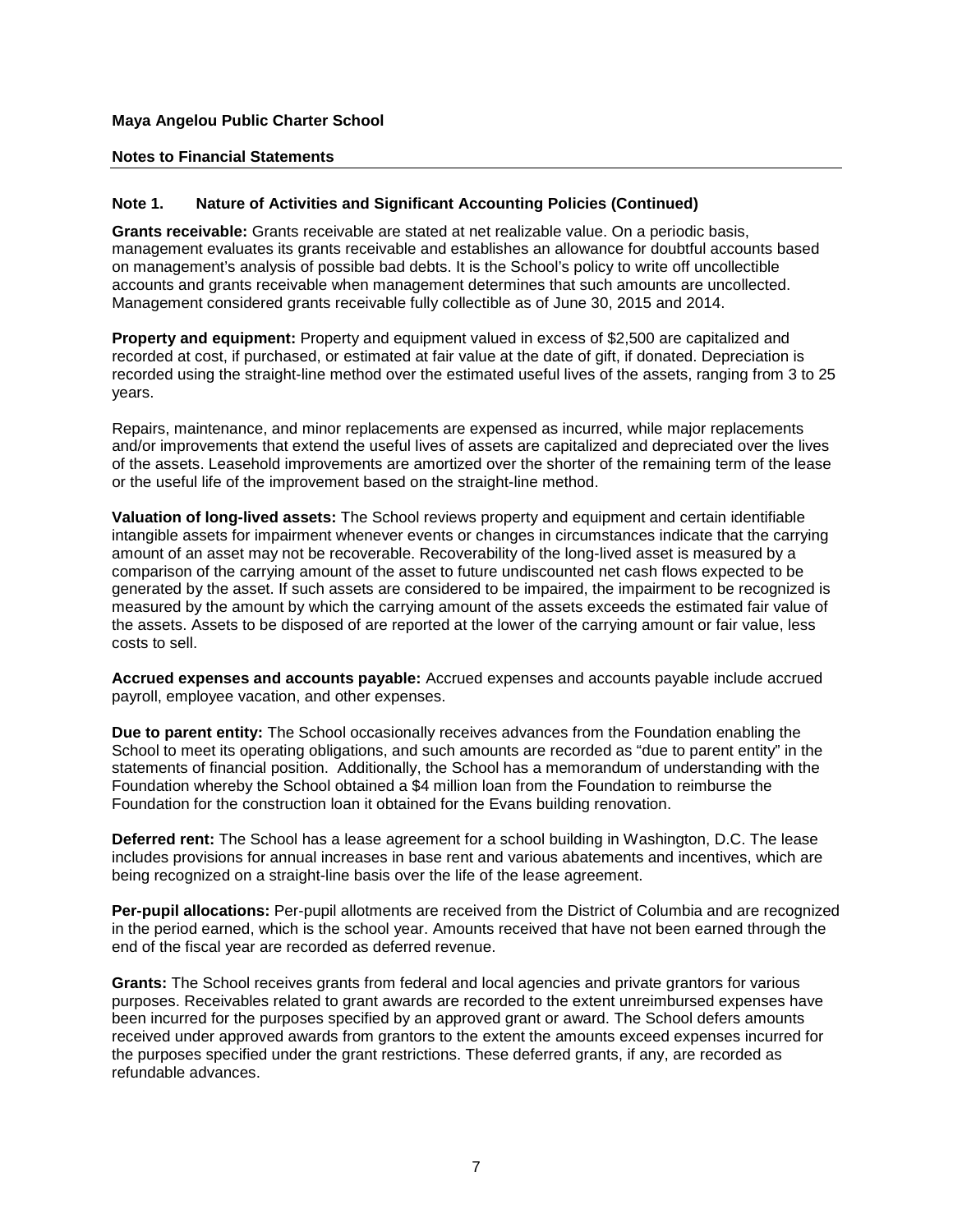#### **Notes to Financial Statements**

#### **Note 1. Nature of Activities and Significant Accounting Policies (Continued)**

**Contributions:** Unconditional contributions are recorded when pledged or awarded and are classified as unrestricted or temporarily restricted support, depending on the existence and/or nature of any donor or grant restrictions. Temporarily restricted contributions and grants for which restrictions are fulfilled in the same period that they are received are recorded as unrestricted support in the statements of activities. When a donor restriction expires, temporarily restricted net assets are reclassified to unrestricted net assets and reported in the statements of activities as net assets released from restrictions

Conditional promises to give are recognized only when the promises on which they depend are substantially met and the promises become unconditional.

Contributed property and equipment is recorded at fair value at the date of donation. Unless donor restrictions are present which restrict the use of such assets, contributed property and equipment are recorded as unrestricted support in the statements of activities.

**Donated services:** Donated services that create or enhance non-financial assets or that require specialized skills provided by individuals possessing those skills, which would typically need to be purchased if not provided by donation, are recorded at fair value in the period provided.

During the years ended June 30, 2015 and 2014, the School also received donated services from a variety of volunteers and legal counsel. Amounts have been recognized in the accompanying statements of activities for those donated services which satisfy the criteria for recognition under the FASB ASC Topic, *Revenue Recognition*.

**Salary expenses:** Salary expense is recognized in the year the service is rendered, which coincides with the fiscal year. Salaries unpaid at June 30 are recognized as expense and accrued.

**Functional allocation of expenses:** The costs of providing programs and other activities have been summarized on a functional basis in the statements of activities. Accordingly, certain costs have been allocated among the programs and supporting services benefited. General and administrative expenses include those costs not directly identifiable with any other specific function but that provide for the overall support and administration of the School.

**Tax status:** The School received a determination letter from the Internal Revenue Service (IRS) exempting the School from federal income taxes under Section 501(c)(3) of the Internal Revenue Code (the Code) and applicable income tax laws and regulations of the District. The School is classified as other than a private foundation within the meaning of Section 509(a)(1) of the Code. Accordingly, no provision for income taxes has been made in the accompanying financial statements.

The School did not have any net unrelated business income for the years ended June 30, 2015 and 2014. The School's management evaluated its tax positions and concluded there were no uncertain tax positions that would require adjustment to the financial statements.

**Use of estimates:** The preparation of financial statements requires management to make estimates and assumptions that affect the reported amounts of assets and liabilities and disclosures of contingent assets and liabilities at the date of the financial statements, and the reported amounts of revenue and expenses during the reporting period. Actual results could differ from those estimates.

**Reclassification:** Certain items in the June 30, 2014, financial statements have been reclassified to comply with the current year presentation. These reclassifications had no effect on the previously reported change in net assets or net assets.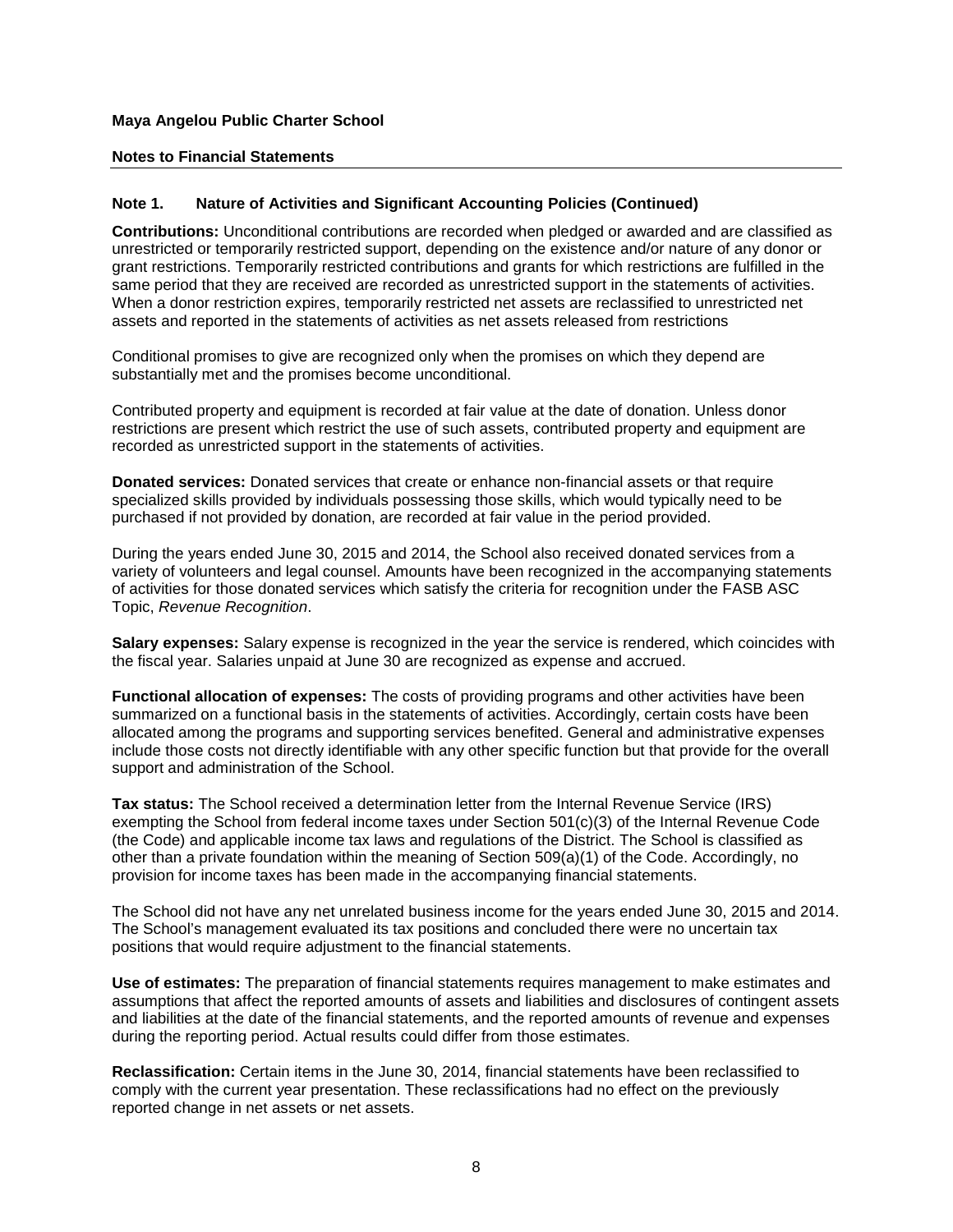#### **Notes to Financial Statements**

#### **Note 1. Nature of Activities and Significant Accounting Policies (Continued)**

**New accounting pronouncement:** In April 2013, the FASB issued Accounting Standards Update (ASU) No. 2013-06, *Not-for-Profit Entities (Topic 958): Services Received from Personnel of an Affiliate.* This ASU requires a recipient not-for-profit entity to recognize all services received from personnel of an affiliate that directly benefit the recipient not-for-profit entity. Those services should be measured at the cost recognized by the affiliate for the personnel providing those services. However, if measuring a service received from personnel of an affiliate at cost will significantly overstate or understate the value of the service received, the recipient not-for-profit entity may elect to recognize that service received at either (1) the cost recognized by the affiliate for the personnel providing that service or (2) the fair value of that service. This ASU is effective prospectively for the fiscal year ended June 15, 2015. The pronouncement did not have an impact on the financial statements for the year ended June 30, 2015.

**Subsequent events:** The School evaluated subsequent events through November 24, 2015, which is the date the financial statements were available to be issued.

#### **Note 2. Property and Equipment**

Property and equipment consist of the following at June 30, 2015 and 2014:

|                                      | Estimated<br>Useful Lives | 2015               |                      |  |  |  |
|--------------------------------------|---------------------------|--------------------|----------------------|--|--|--|
| Leasehold improvements               | $15 - 25$ years           | 14,493,287<br>\$.  | 7,954,094<br>Ж,      |  |  |  |
| Construction-in-process<br>Equipment | $3 - 5$ years             | 297,983<br>397,606 | 1,514,323<br>558,224 |  |  |  |
| <b>Vehicles</b>                      | 5 years                   | 68,210             | 68,965               |  |  |  |
|                                      |                           | 15,257,086         | 10,095,606           |  |  |  |
| Less accumulated depreciation        |                           | (1, 149, 796)      | (912, 826)           |  |  |  |
|                                      |                           | 14,107,290         | 9,182,780            |  |  |  |

Depreciation expense for the years ended June 30, 2015 and 2014, was \$621,688 and \$337,232, respectively.

#### **Note 3. Contingencies and Commitments**

**Building leases:** The School entered into a 25-year lease with the District of Columba for the Evans building effective July 15, 2013. The lease requires an annual base rent of \$1,686,630, with a provision for increases in rental payments equal to 2 percent annually. The School will receive a 12-month rent abatement for every \$1,000,000 of renovation costs made to the building, for a maximum abatement of 180 months. The renovations are expected to be completed by the end of calendar year 2015. In addition the School will receive an annual credit of \$10 per square foot against the base rent to be used for the operating cost of the building. The lease contains one option to extend for another 25-year period at fair market value.

Additionally, the School holds one one-year residential lease for property in the Northeast section of D.C.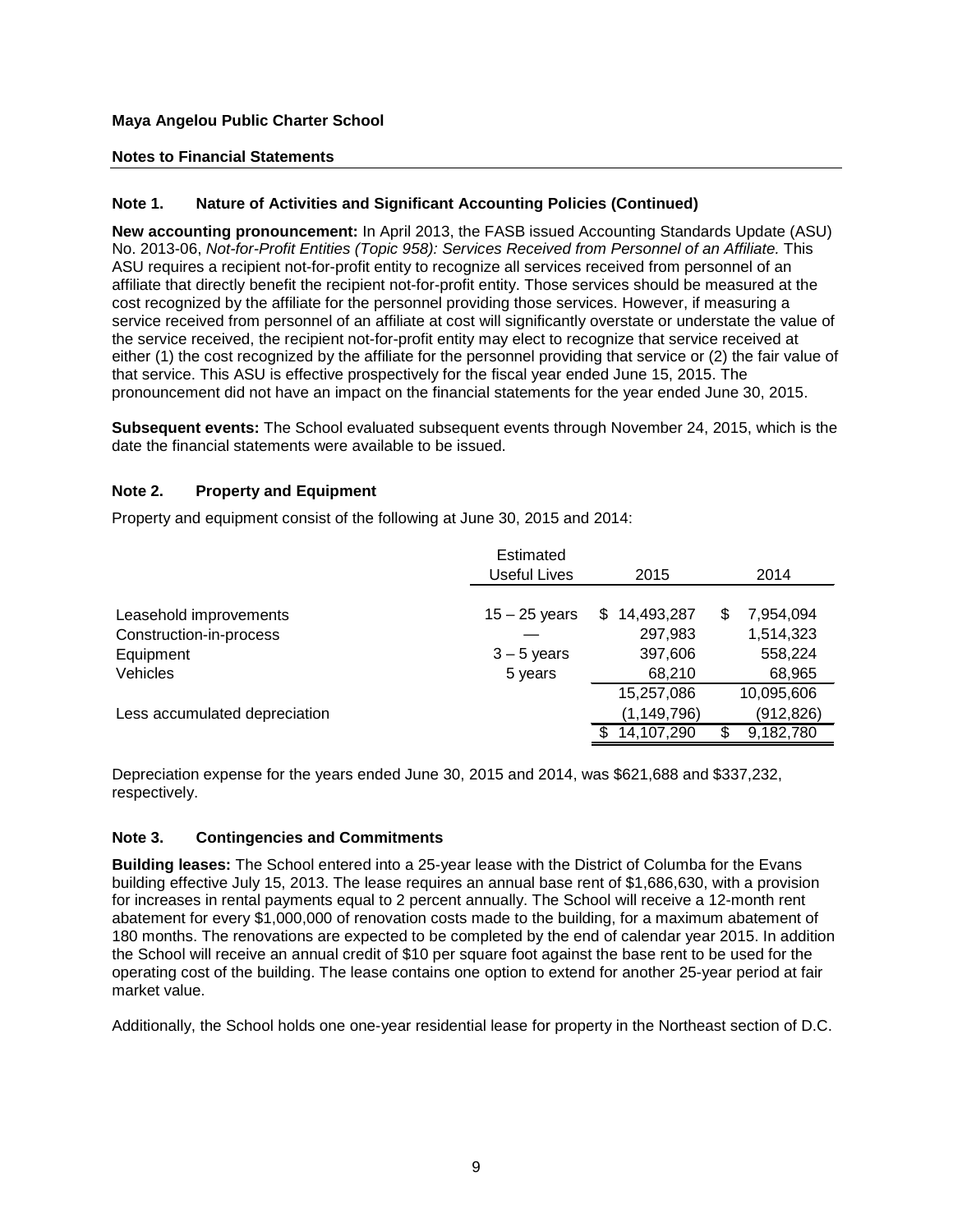#### **Notes to Financial Statements**

#### **Note 3. Contingencies and Commitments (Continued)**

Future minimum rental payments (net of abatements) on all leases are due as follows:

| Years ending June 30: |                  |
|-----------------------|------------------|
| 2016                  | \$<br>30,000     |
| 2017                  | ٠                |
| 2018                  | ۰                |
| 2019                  | ۰                |
| 2020                  | ۰                |
| 2021 and thereafter   | 13,611,469       |
|                       | 13,641,469<br>\$ |

Total rent expense under these leases for the years ended June 30, 2015 and 2014, was \$679,057 and \$732,104, respectively.

**Federal grants:** The School participates in federally-assisted grant programs, which are subject to financial and compliance audits by the grantors or their representatives. As such, there exists a contingent liability for potential questioned costs that may result from such audits. Management does not anticipate any significant adjustments as a result of such audits.

**Construction:** The School has an agreement with a general contractor for the Evans building construction and renovations. At June 30, 2015, the remaining commitment is \$904,883, and has been substantially fulfilled during August 2015.

#### **Note 4. Related Entity Transactions**

The School shares office space in a building leased by the Foundation. The School has a shared cost arrangement with the Foundation, such that certain administrative costs are contributed by the Foundation to the extent that the School does not have the requisite funding. In addition, the School and the Foundation each pay for respective portions of certain other common expenses. The Foundation facilitates funding for operating expenses from time to time.

During the years ended June 30, 2015 and 2014, the Foundation paid for and held various leasehold improvements and vehicles on behalf of the School. As the School has the future economic benefit of these assets they were transferred in the form of a contribution in the amount of \$1,193,945 and \$5,841,423 for the years ended June 30, 2015 and 2014, respectively.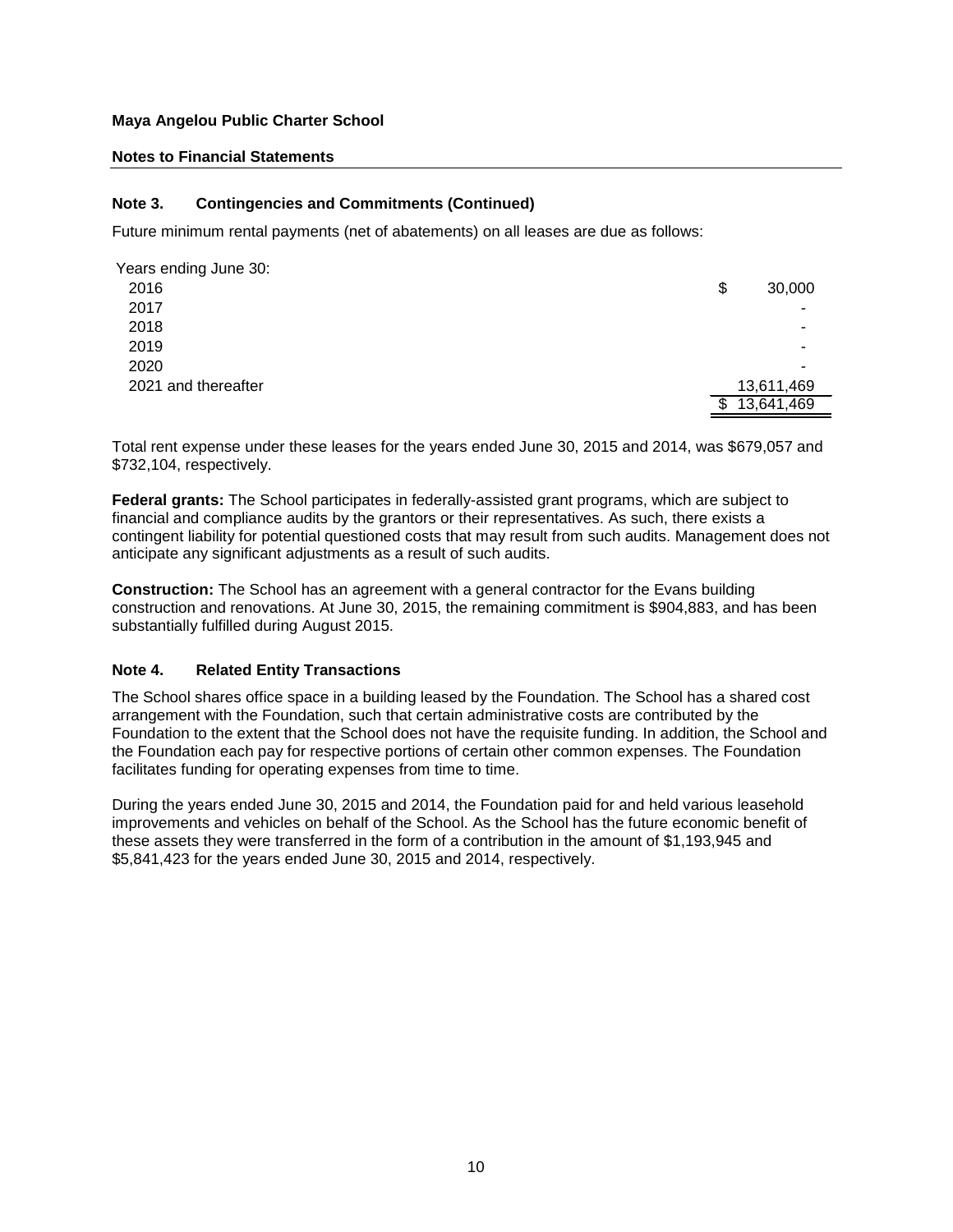#### **Notes to Financial Statements**

#### **Note 4. Related Entity Transactions (Continued)**

Transactions with the Foundation for the years ended June 30, 2015 and 2014, are as follows:

|                                                                                                                       |   | 2015                     |    | 2014       |
|-----------------------------------------------------------------------------------------------------------------------|---|--------------------------|----|------------|
| Administrative costs paid to the Foundation                                                                           |   | 298,619                  | \$ | 349,944    |
| Property and equipment contributed by the Foundation to the School<br>Transfer of leasehold improvements and vehicles |   | 1,193,945                |    | 5,841,423  |
| Contributions recognized as support                                                                                   |   | 1,193,945                | \$ | 5,841,423  |
| Additional funds transferred by the Foundation<br>Operating short-term loan<br>Construction long-term loan            | S | (344,415)<br>(3,986,618) | S  | (515, 175) |
| Amount due to parent entity recorded as liability                                                                     |   | (4,331,033)              |    | (515, 175) |

#### **Note 5. Due to Parent Entity – Construction Loan and Guarantee**

In April 2014, the Foundation, the School's parent, obtained a \$4 million loan from Suntrust Bank (the Bank) to finance the Evans building renovations. The loan is collateralized by all property and equipment of the Foundation and the School. Per the loan agreement between the Foundation and the Bank, the School is guarantor on the loan and as such has agreed to guaranty payment and performance of all of the Foundation's obligations. The loan bears interest at the London InterBank Offered Rate (LIBOR) plus 2.20 percent and matures on April 7, 2021. The Foundation and School, on a consolidated basis, are subject to various financial covenants including a debt service coverage ratio of at least 1.10 to 1. There were no advances on the loan during the year ended June 30, 2014. At June 30, 2015 the outstanding loan balance was \$3,986,618.

The Foundation contributed the Evans building improvements to the School and has a memorandum of understanding with the School whereas the School will provide the funds for the loan's repayment.

Future minimum payments on the Foundation's note payable are as follows:

| Years ending June 30: |              |  |
|-----------------------|--------------|--|
| 2016                  | \$<br>83,038 |  |
| 2017                  | 87,321       |  |
| 2018                  | 91,825       |  |
| 2019                  | 96,561       |  |
| 2020                  | 101,542      |  |
| 2021                  | 3,526,331    |  |
|                       | 3,986,618    |  |

Interest expense on the loan was \$88,126 for the year ended June 30, 2015.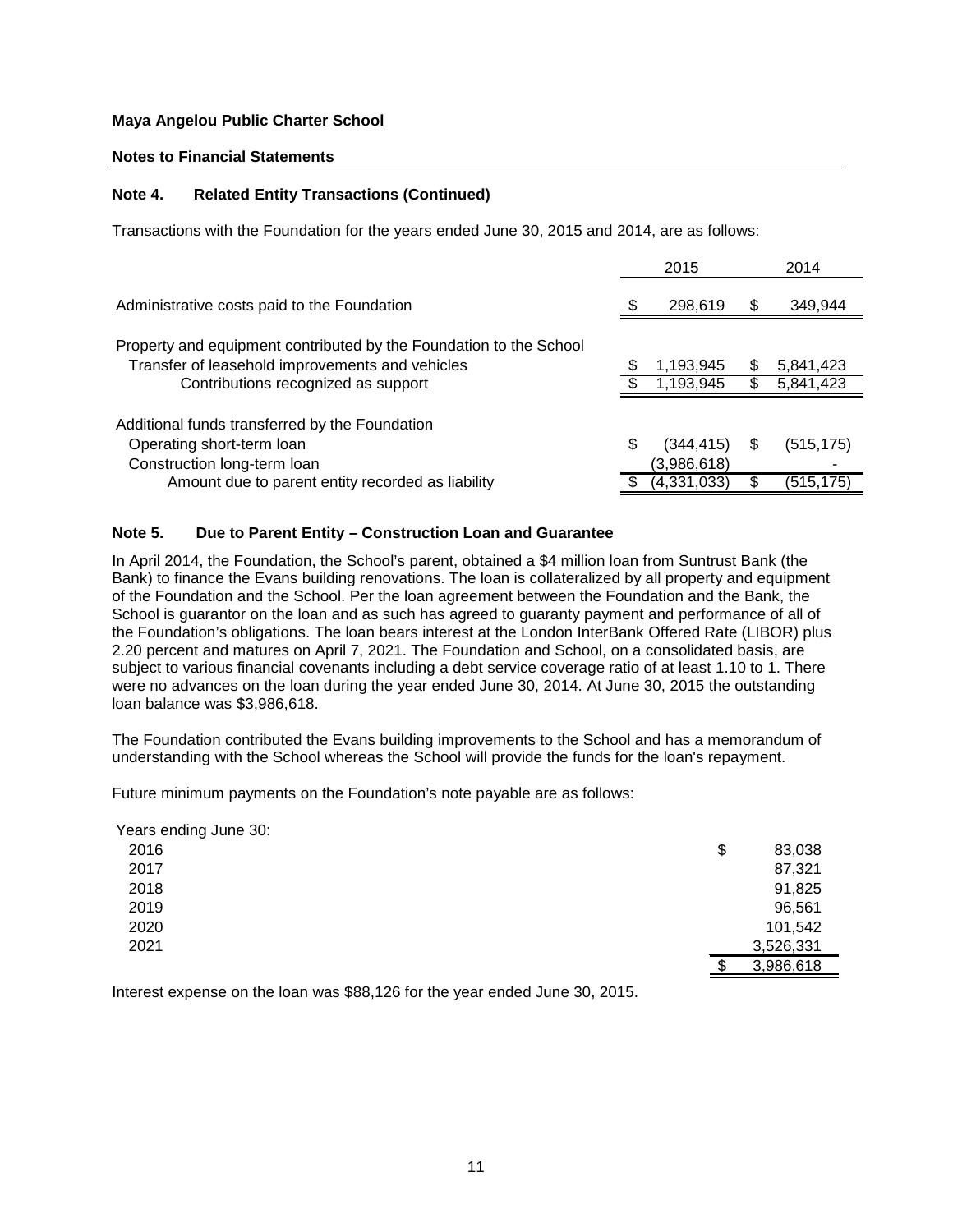#### **Notes to Financial Statements**

#### **Note 6. Concentration**

The School receives a substantial portion of its revenue from the District of Columbia and the Federal Government. If a significant reduction in this revenue should occur, it may have an effect on the School's programs. During the years ended June 30, 2015 and 2014, 90 percent and 73 percent, respectively, of the School's revenue was comprised of grant funding from the District of Columbia and the Federal Government.

#### **Note 7. Retirement Plan**

The School has a defined contribution plan (the Plan) under Section 403(b) of the Code. The School contributed 5 percent and 3 percent of each employee's gross salary for the years ended June 30, 2015 and 2014, respectively, subject to IRS limitations, upon the completion of one year's employment. The School contributed \$124,322 and \$145,915 to the Plan for the years ended June 30, 2015 and 2014, respectively.

#### **Note 8. Middle School Closing**

During the year ended June 30, 2014, the Board and management decided to terminate its Middle School Operations at the end of the fiscal year 2014 school year. As many human and other assets were transferred to either the High School or Young Adult Learning Center as was practicable. This consolidation resulted in a significant reduction in revenues and expenses for the School, and is reflected in fiscal year 2015 financial statements.

#### **Note 9. Pupil Allocation**

The components of pupil allocation revenue for the years ended June 30, 2015 and 2014, are as follows:

|                                                | 2015         | 2014         |
|------------------------------------------------|--------------|--------------|
| Pupil allocation – general education and other | \$7,928,010  | \$ 9.587.440 |
| Pupil allocation – facilities                  | 1.372.521    | 1.934.270    |
|                                                | \$ 9.300.531 | \$11,521,710 |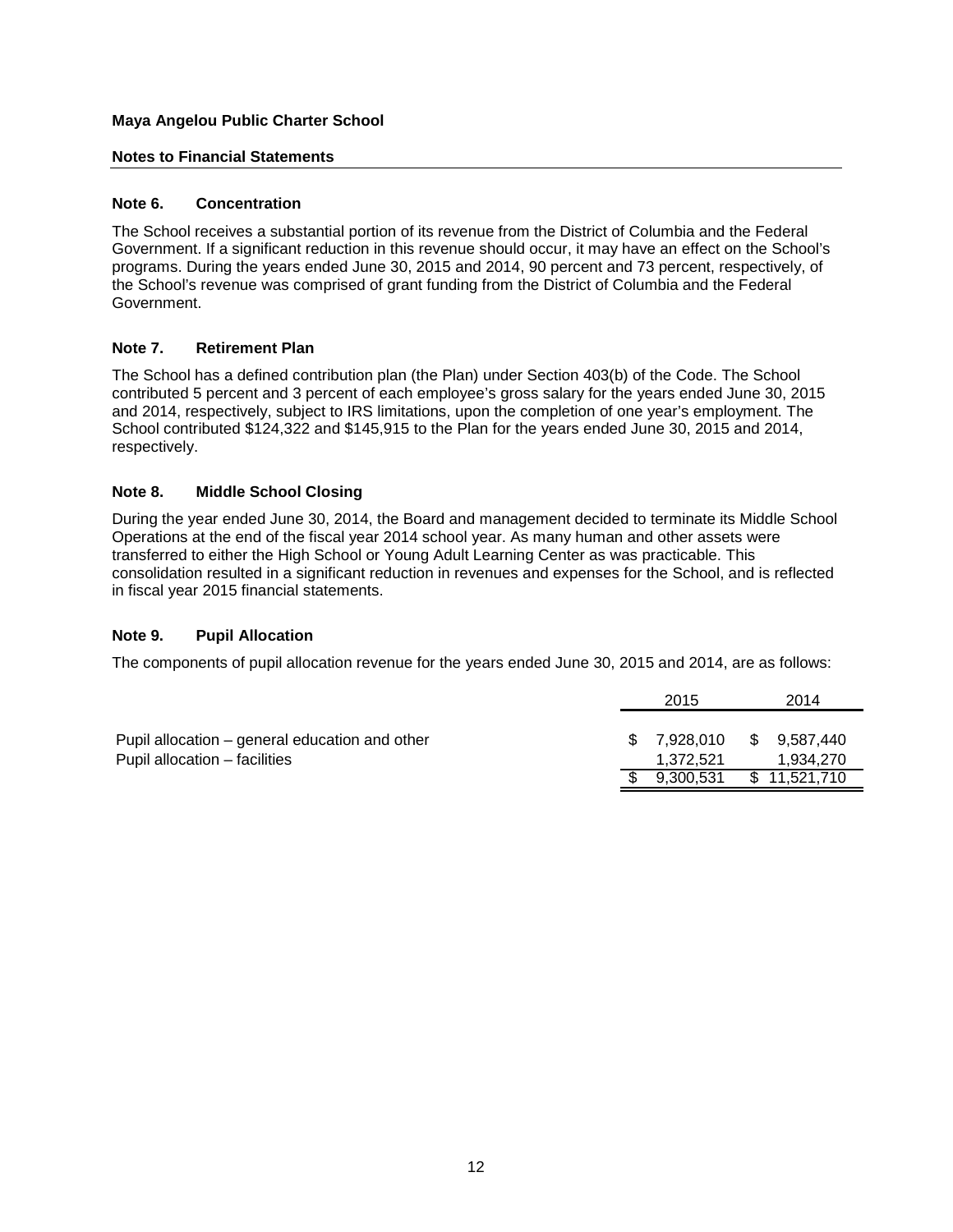

**RSM US LLP** 

#### **Independent Auditor's Report on the Supplementary Information**

To the Board of Directors Maya Angelou Public Charter School Washington, D.C.

We have audited the financial statements of Maya Angelou Public Charter School (the School) as of and for the years ended June 30, 2015 and 2014, and have issued our report thereon which contains an unmodified opinion on those financial statements (see pages 1 and 2.) Our audits were conducted for the purpose of forming an opinion on the financial statements as a whole.

The supplementary information is presented for purposes of additional analysis and is not a required part of the financial statements. Such information is the responsibility of management and was derived from and relates directly to the underlying accounting and other records used to prepare the financial statements. The information has been subjected to the auditing procedures applied in the audits of the financial statements and certain additional procedures, including comparing and reconciling such information directly to the underlying accounting and other records used to prepare the financial statements or to the financial statements themselves, and other additional procedures in accordance with auditing standards generally accepted in the United States of America. In our opinion, the information is fairly stated in all material respects in relation to the financial statements as a whole.

 $PSM, USLLP$ 

Washington, D.C. November 24, 2015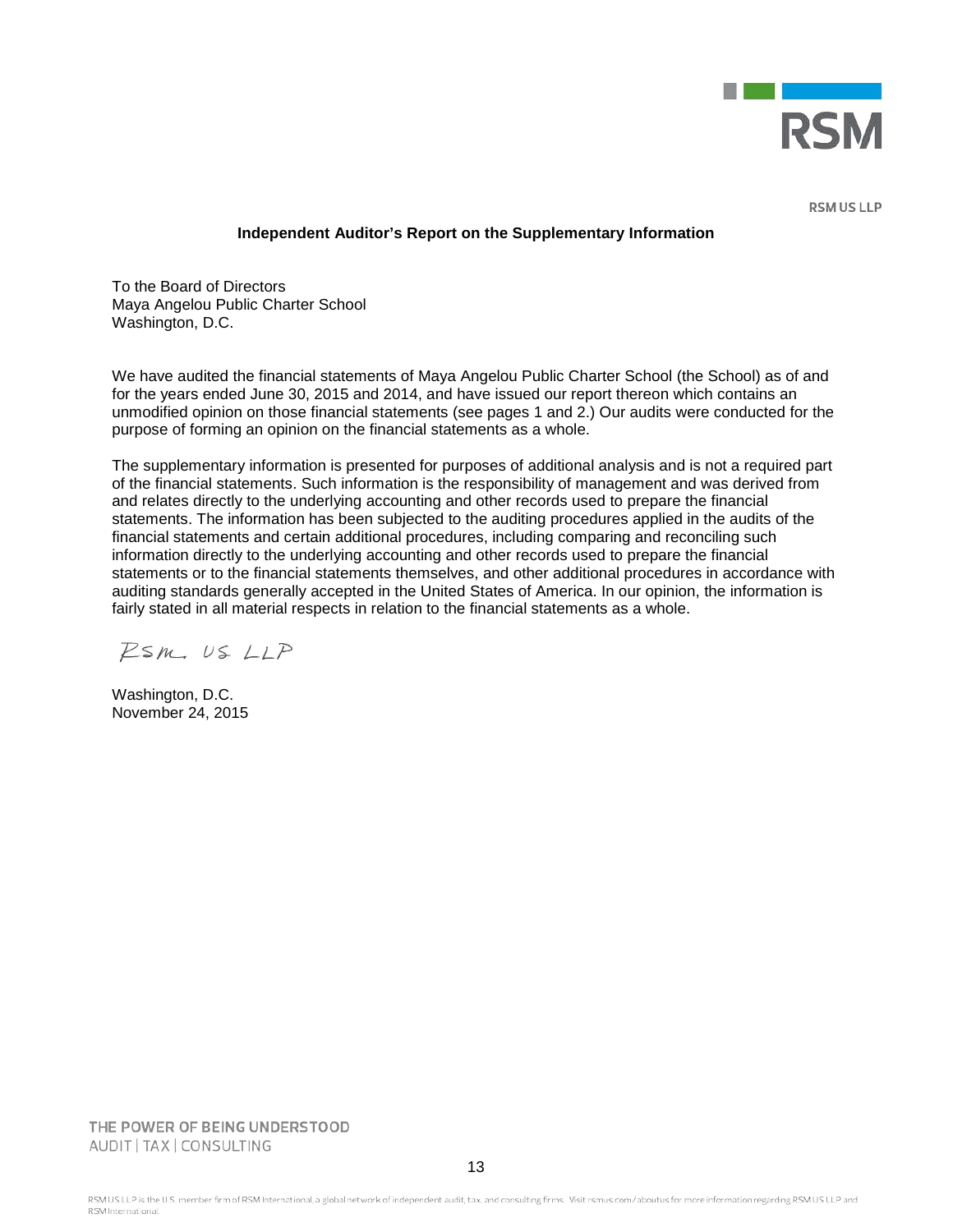#### **Schedule of Functional Expenses Year Ended June 30, 2015**

|                                        | <b>Educational</b> | <b>General and</b> |                 |
|----------------------------------------|--------------------|--------------------|-----------------|
|                                        | Programs           | Administrative     | Total           |
| Personnel, salaries and benefits:      |                    |                    |                 |
| <b>Salaries</b>                        | \$<br>4,706,679    | \$<br>415,044      | \$<br>5,121,723 |
| Employee benefits                      | 522,890            | 46,071             | 568,961         |
| Payroll taxes                          | 432,932            | 34,325             | 467,257         |
| Professional development               | 246,343            | 3,099              | 249,442         |
| Total personnel, salaries and benefits | 5,908,844          | 498,539            | 6,407,383       |
| Direct student costs:                  |                    |                    |                 |
| Supplies and materials                 | 99,689             |                    | 99,689          |
| Transportation                         | 34,899             |                    | 34,899          |
| Contracted instruction fees            | 284,458            |                    | 284,458         |
| <b>Textbooks</b>                       | 78,898             |                    | 78,898          |
| Student assessments                    | 120,296            |                    | 120,296         |
| Other student costs                    | 414,067            |                    | 414,067         |
| <b>Total direct student costs</b>      | 1,032,307          |                    | 1,032,307       |
| Occupancy expenses:                    |                    |                    |                 |
| Rent                                   | 637,704            | 41,353             | 679,057         |
| Maintenance and repairs                | 6,871              | 61,838             | 68,709          |
| <b>Utilities</b>                       | (91, 792)          | 1,916              | (89, 876)       |
| Contracted building services           | 36,940             | 332,462            | 369,402         |
| <b>Total occupancy expenses</b>        | 589,723            | 437,569            | 1,027,292       |
| Office expenses:                       |                    |                    |                 |
| Office supplies and materials          | 6,876              | 61,886             | 68,762          |
| Equipment rental                       | 4,560              | 41,036             | 45,596          |
| Telecommunications                     | 4,013              | 36,116             | 40,129          |
| <b>Professional fees</b>               | 13,186             | 118,670            | 131,856         |
| Printing and publications              | 5,430              | 24,740             | 30,170          |
| Postage and shipping                   | 613                | 5,516              | 6,129           |
| Computer and related                   | 23,682             | 91,839             | 115,521         |
| Memberships and subscriptions          | 3,094              | 40                 | 3,134           |
| <b>Total office expenses</b>           | 61,454             | 379,843            | 441,297         |
| General expenses:                      |                    |                    |                 |
| Insurance                              | 11,667             | 105,006            | 116,673         |
| Interest                               | 8,813              | 79,313             | 88,126          |
| <b>DCPCSB</b> administration fee       | 97,799             |                    | 97,799          |
| Depreciation                           | 62,273             | 559,415            | 621,688         |
| Fees and licenses                      |                    | 29,166             | 29,166          |
| Food service/catering                  | 3,461              | 3,299              | 6,760           |
| Advertising                            | 39,655             |                    | 39,655          |
| Other general expenses                 | 4,459              | 40,132             | 44,591          |
| <b>Total general expenses</b>          | 228,127            | 816,331            | 1,044,458       |
|                                        | \$<br>7,820,455    | \$<br>2,132,282    | \$<br>9,952,737 |